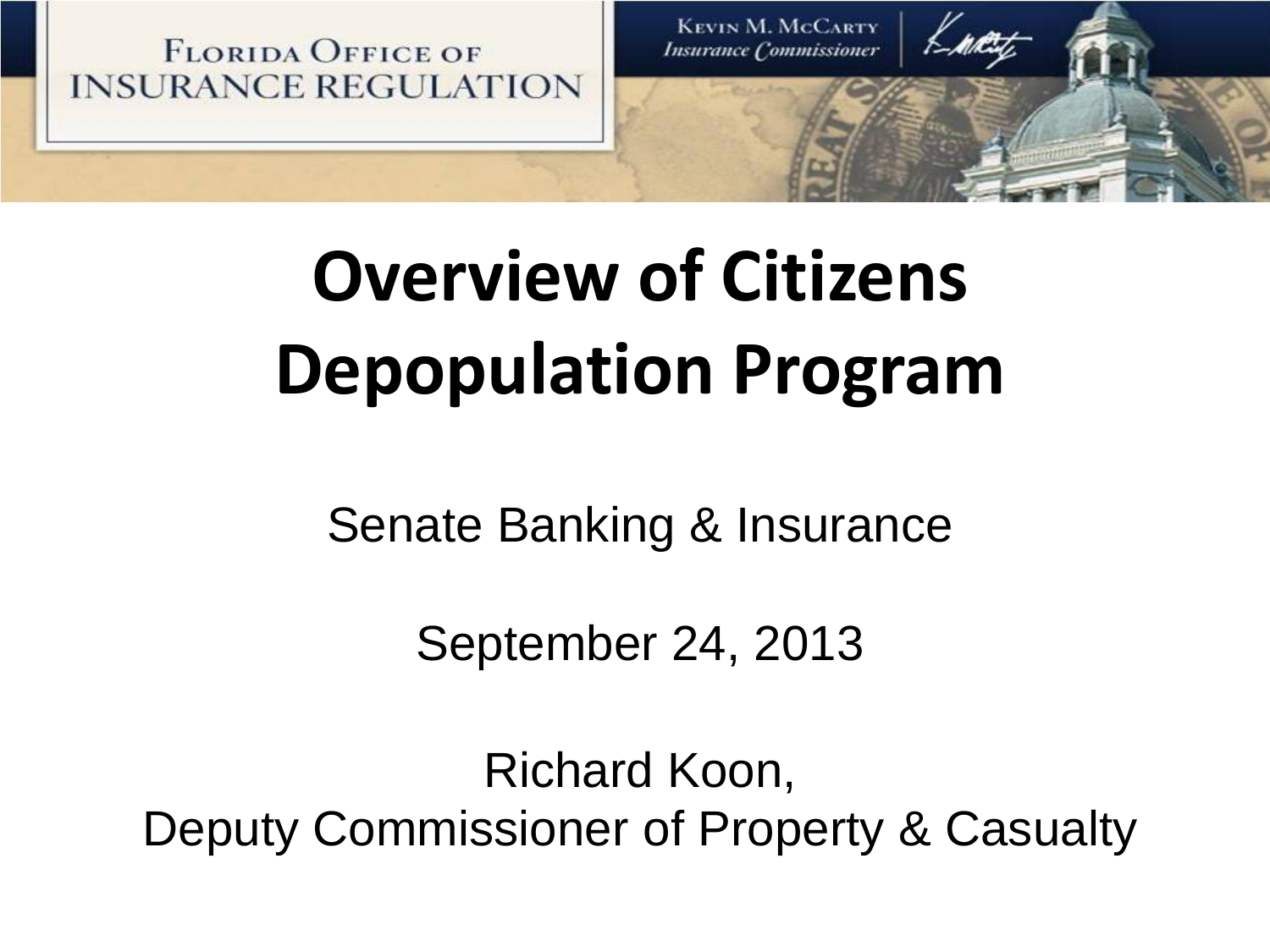## **Today's Discussion Topics:**

- $\triangleright$  Overview of the OIR Review Process
- $\triangleright$  Review of the impact of depopulation
- $\triangleright$  Outlook on future depopulation efforts

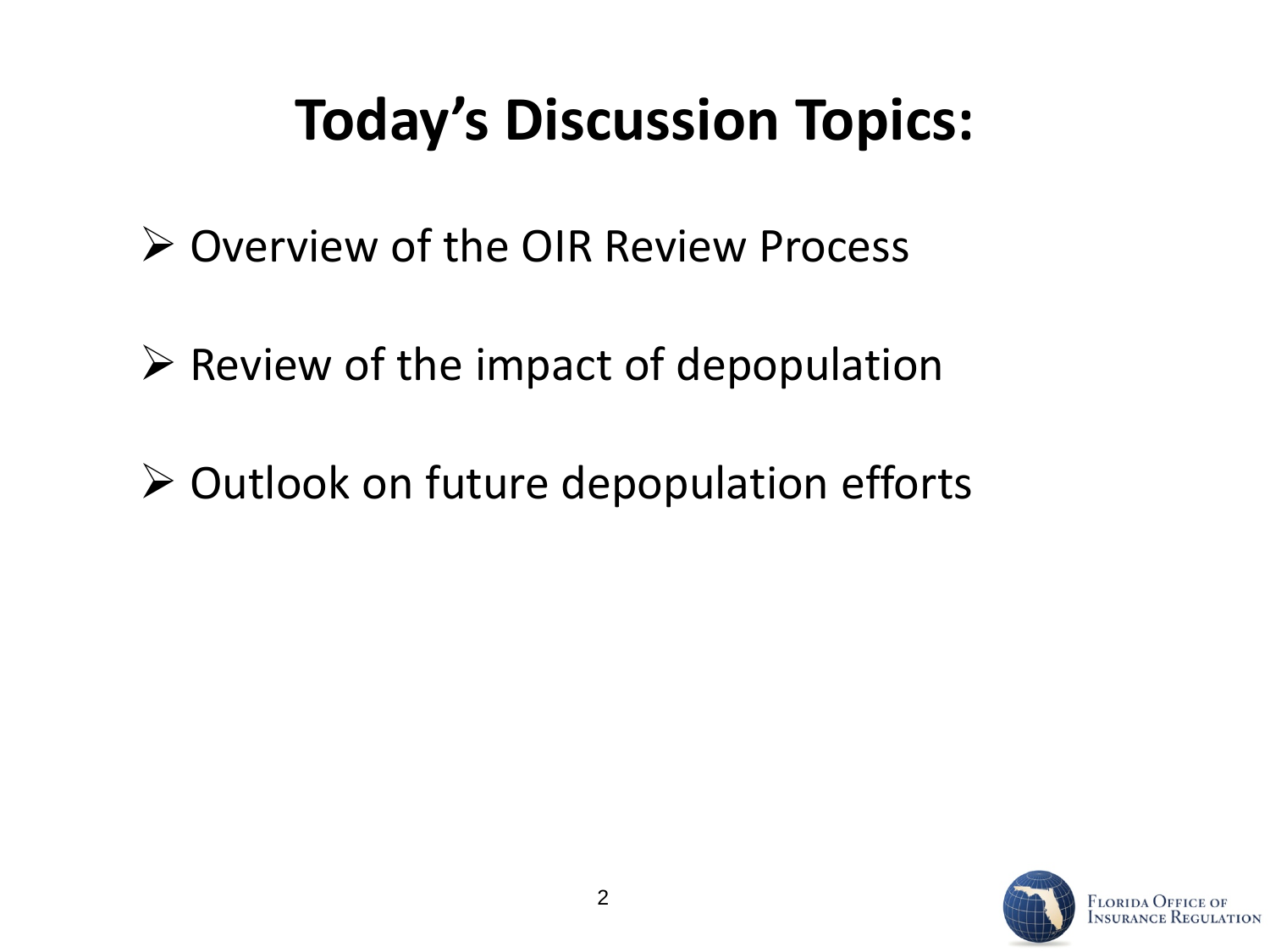### **Depopulation Framework**

 $\triangleright$  Citizens develops a depopulation program which allows for private market carriers to assume policies

 $\triangleright$  OIR has developed a review process which companies undergo in order to participate in an assumption

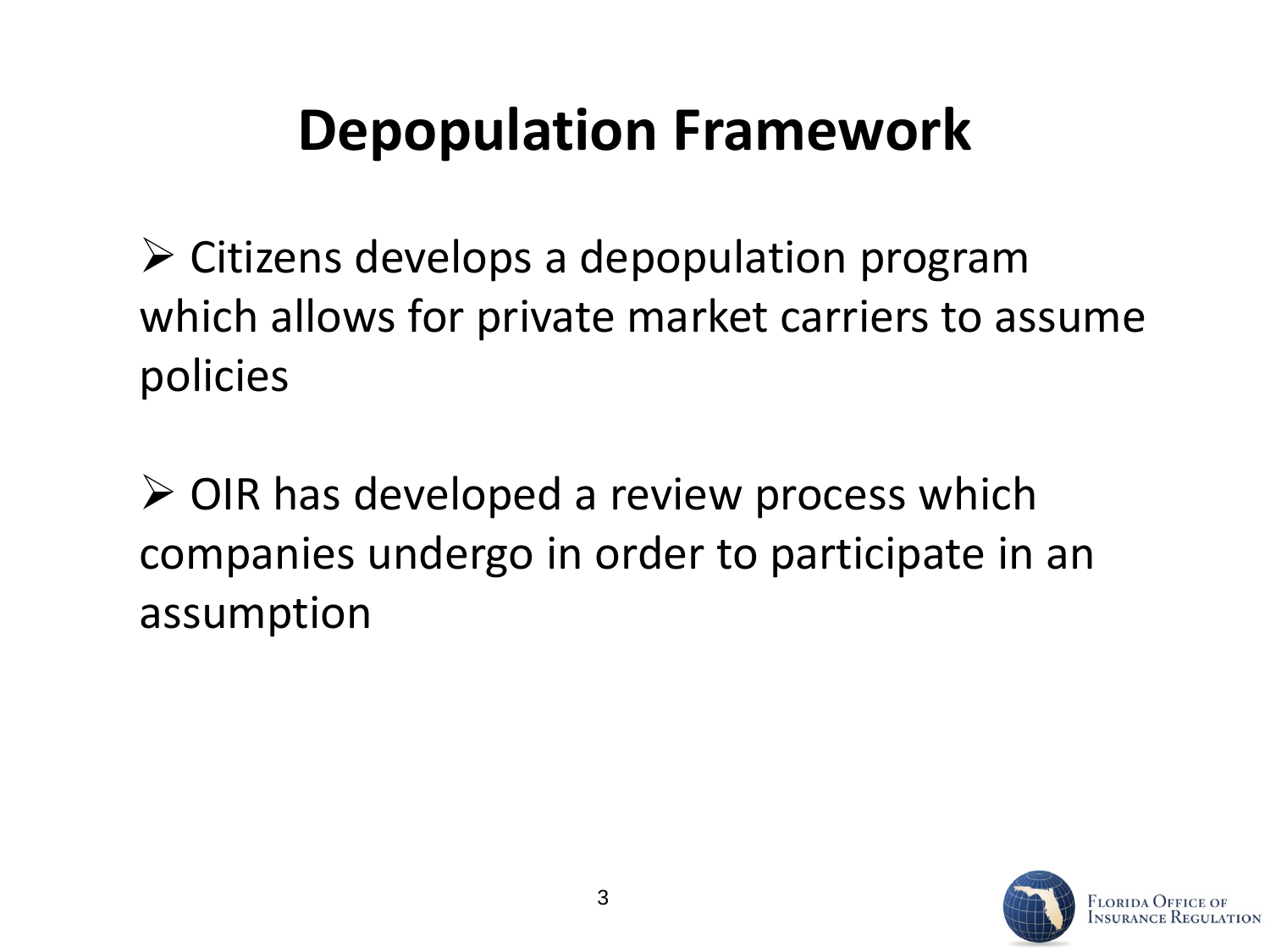#### **Components of a Depopulation Application**

- $\triangleright$  Depopulation plan
- $\triangleright$  Catastrophe modeling
- $\triangleright$  Reinsurance information
- $\triangleright$  Financial Projections
- $\triangleright$  Geographical distribution of policies
- $\triangleright$  Summary of management experience
- $\triangleright$  Any additional information requested by the OIR

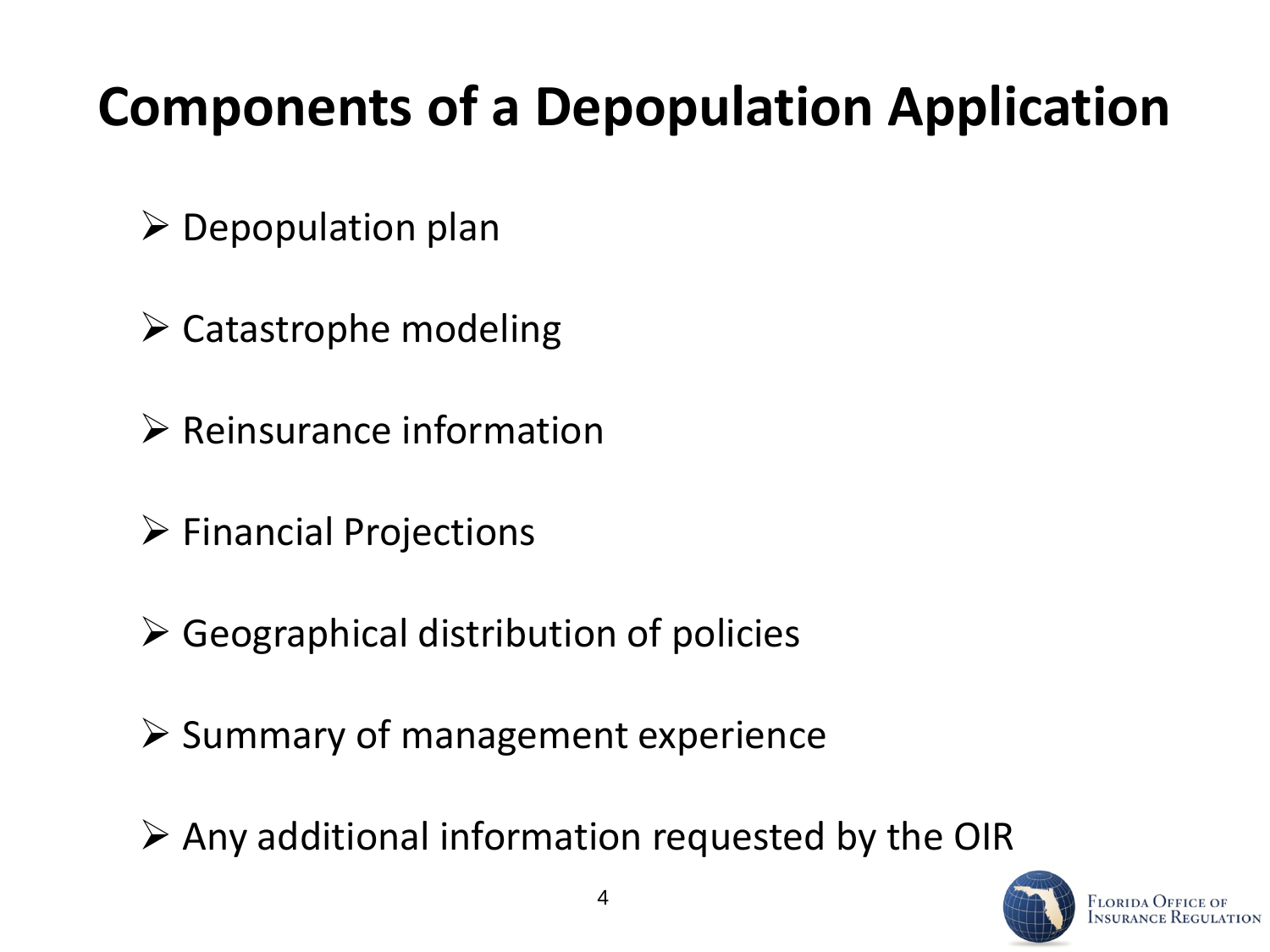### **The Review Process**

 $\triangleright$  Review of depopulation application is coordinated by the OIR Takeout Analyst & Chief Analyst

 $\triangleright$  Information and input is solicited from:

- Market Conduct Unit
- Financial Analyst
- Forms Analyst
- Rate Actuary
- Company Admissions Unit

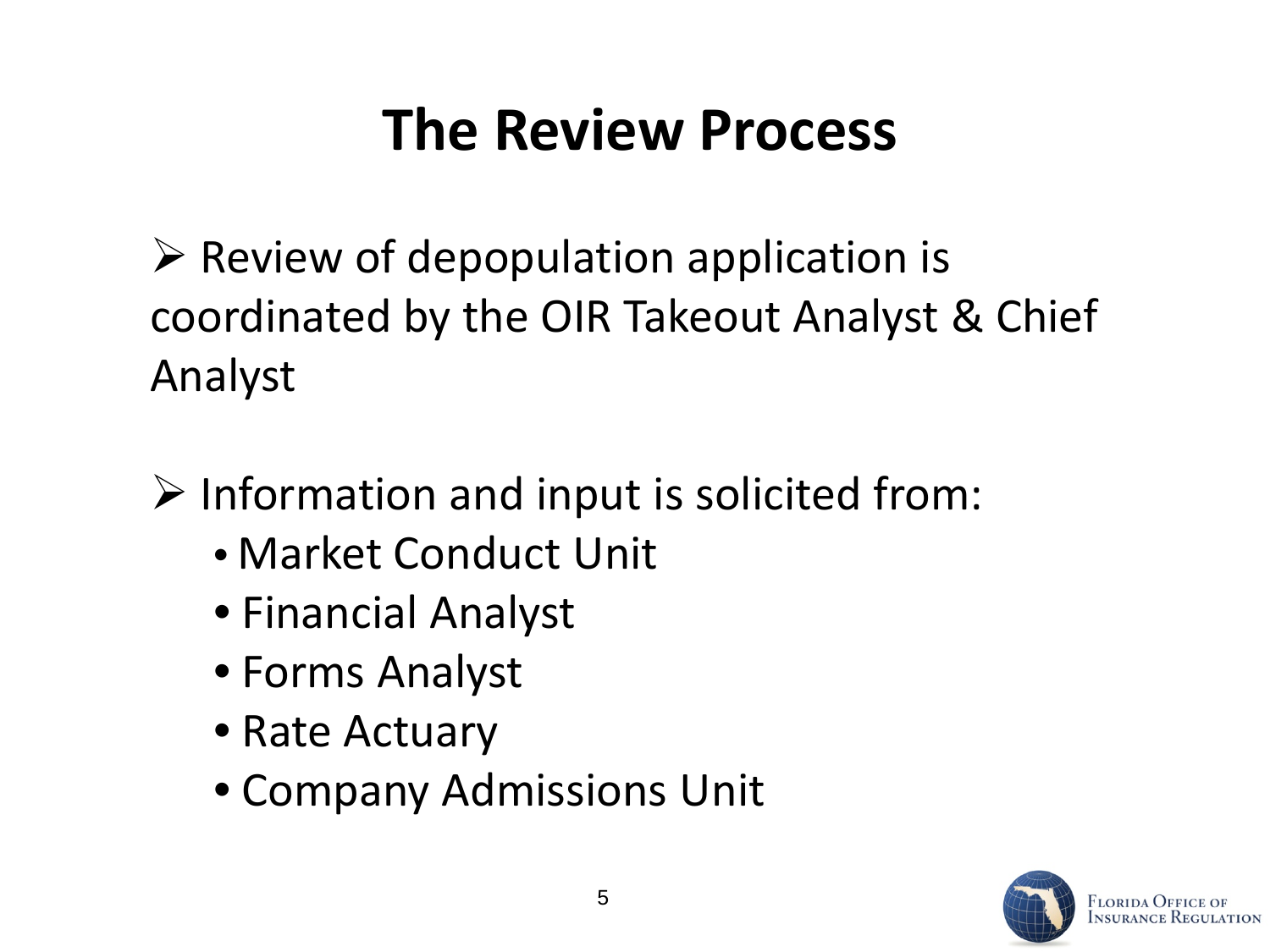# **Approval of a Depopulation Application**

 Completed via consent order - one for each assumption date

 $\triangleright$  Common consent order provisions:

- Opt out window (30 days before, 30 days after)
- Communication with consumers
- Adherence to Citizens depopulation calendar
- Maintenance of reinsurance
- Continue to provide similar coverage
- Provide coverage comparison chart
- •14-day review period for agents
- $\triangleright$  Post application monitoring

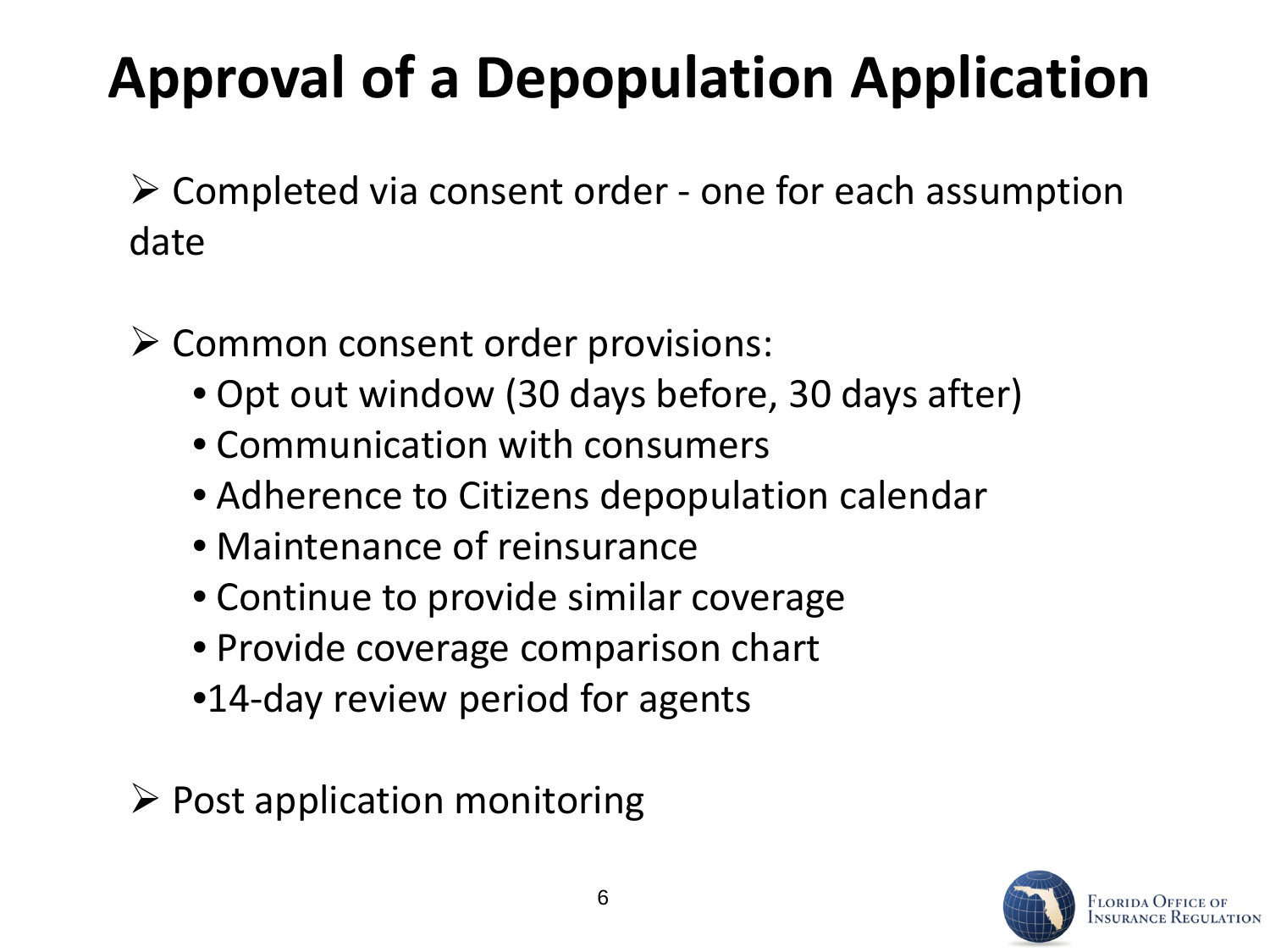#### **Citizens Size in the Marketplace**



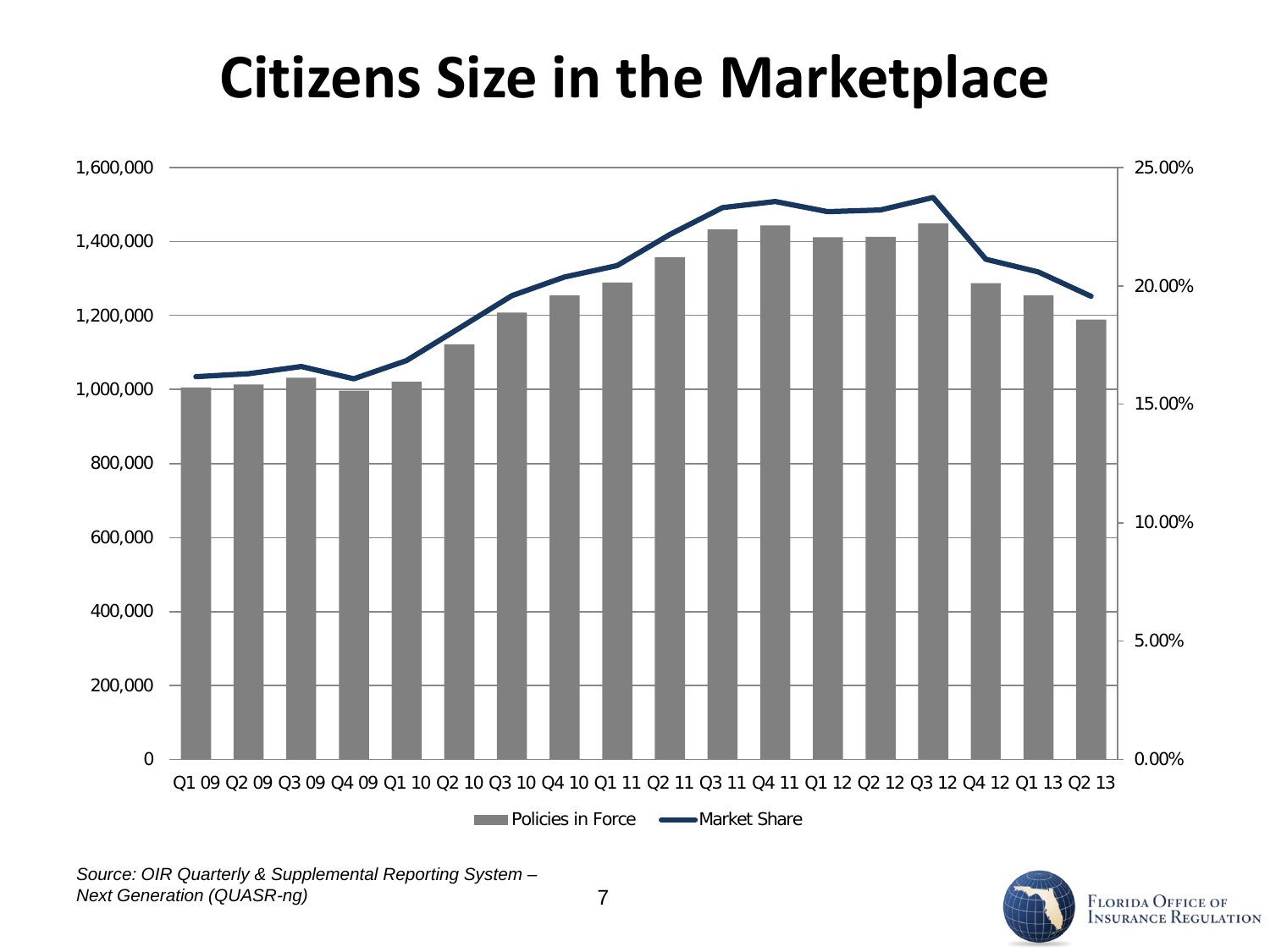#### **Policies Removed vs. New Policies Written**



*Source: OIR Quarterly & Supplemental Reporting System – Next Generation (QUASR-ng) & Citizens Website*



**FLORIDA OFFICE OF INSURANCE REGULATION**